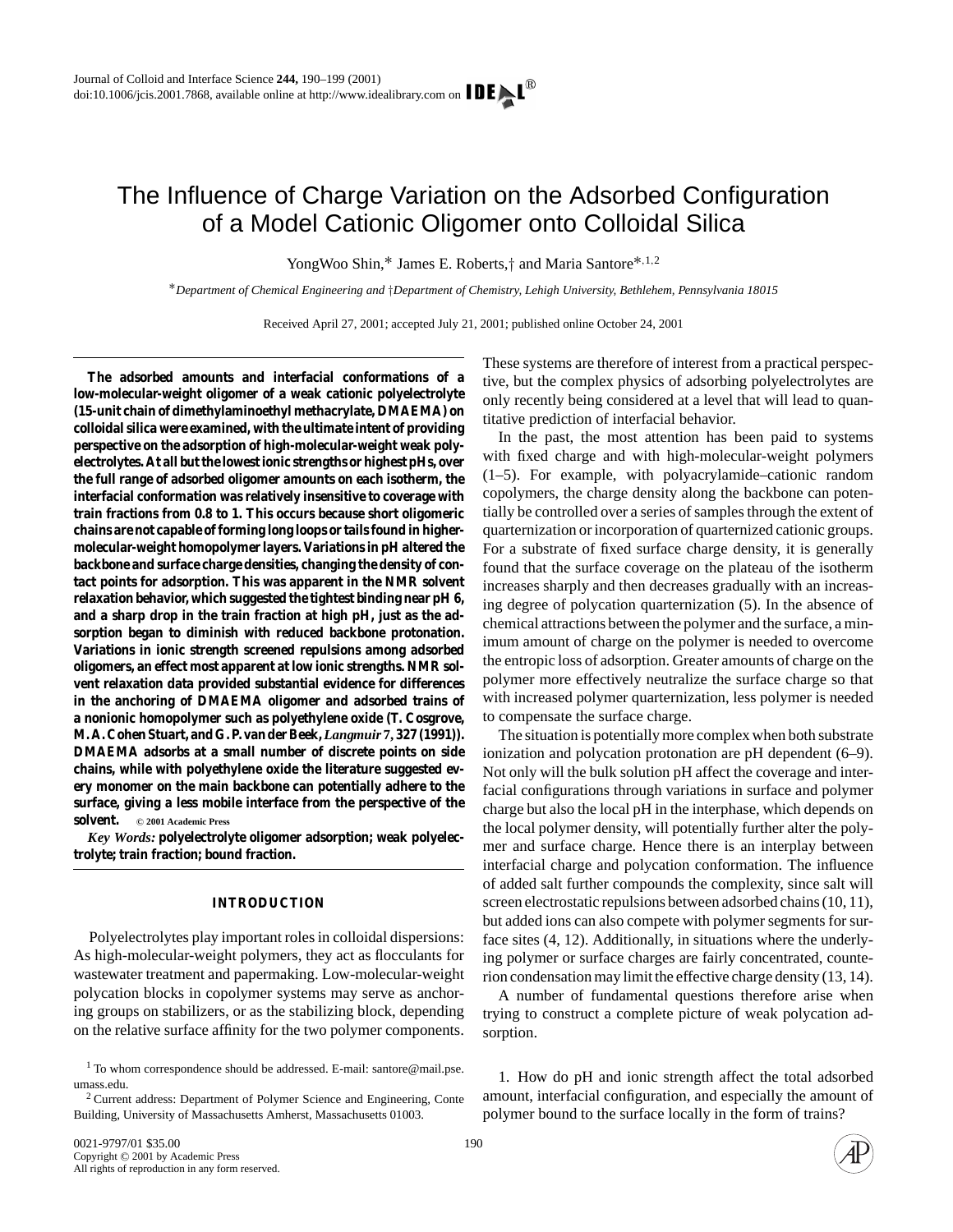2. Are the cation protonation and substrate ionization different in the interphase of an adsorbed layer compared with the bulk solution for a given pH and ionic strength?

3. Is there evidence that counterion condensation affects the binding strength, adsorbed amount, and interfacial conformations?

4. For situations where surface saturation corresponds to overcompensation of the underlying surface charge, what is the driving force for polycation adsorption beyond that needed to neutralize the surface charge?

The current paper is one of several publications addressing these issues, here focusing on the interfacial chain conformations in the context of surface and polycation charge variations. Detailed interpretations of interfacial ionization, counterion condensation, and differences between ionization at the interface and in the bulk are left to a second paper (15), due to space constraints.

In the current paper, NMR methods were utilized to measure coverage and interfacial conformation of a low-molecularweight 15-unit dimethylaminoethyl methacrylate (DMAEMA) oligomer on colloidal silica, focusing on the effects of pH and ionic strength on the adsorbed conformation. It was anticipated that with the low-molecular-weight oligomer, adsorbed molecules would be mostly configured as trains, since the lack of chain length would prevent substantial formation of loops and tails in the context of classical homopolymer adsorption. Even so, variations in the number of electrostatic anchoring points on the surface and on the chain might cause subtle differences in these adsorbed oligomeric trains with pH and added salt. Hence, with an understanding of how the train conformation can vary, and with an understanding of how NMR can be employed to characterize the bound train fraction, it is then possible to move forward to probe the adsorbed configuration of higher molecular weight DMAEMA molecules where substantial loops and tails are possible. Therefore, the extension of the concepts developed in this work to polymeric DMAEMA is discussed in a third paper (16).

#### *Background on NMR*

In this paper, NMR methods were employed to probe two facets of polyelectrolyte adsorption: the isotherm for DMAEMA interactions with colloidal Ludox silica and the conformation of the adsorbed DMAEMA oligomers. To determine the isotherm, resonances for specific groups on the DMAEMA chain were examined. Additional information about the adsorbed DAMEMA conformation, especially the amount immobilized as trains (the part of the chain lying directly on the surface as opposed to extending from the surface in a tail or a loop), was deduced from the solvent relaxation behavior.

Adsorption isotherms were measured using liquid state proton NMR. Each datum on the isotherm employed a DMAEMA solution of known initial concentration. To this, a known amount of silica was added. The adsorbed amount was determined by comparing the peak areas of the resonance at a specific chemical shift before and after the addition of silica. Since adsorbed segments are relatively immobile and invisible in the NMR spectrum, the difference in the two peak areas directly gives the adsorbed amount. Further, the peak area after addition of colloidal silica yields the free solution calibration, plotted on the *x* axis of the isotherm. Haggerty and Roberts employed this approach to characterize the adsorption of associative polymers (water-soluble polyethylene oxide chains with terminal alkane hydrophobes) on polystyrene latex and titanium dioxide particles (17). An analytical method that utilizes surfactant systems with and without polystyrene latex particles was employed to determine the capability of proton NMR to observe adsorbed surfactant close to the particle surface by means of detecting the oxyethylene resonance. Haggerty and Roberts were additionally able to characterize the extension of the PEO backbone away from the surface at increasing coverages, as a result of the increased mobility in PEO loops and/or tails.

While the polymer's chemical shifts contain primary information about adsorption, the same spectra also contain contributions from the solvent (99%  $D_2O$ ), which provide further information about the conformation of adsorbed chains. Cosgrove *et al.* demonstrated the method of solvent relaxation and showed that for several nonionic polymers adsorbing onto silica, the train fraction was near unity at the lowest coverages (18–20). Then, with increasing coverage, loops and tails led to a reduction of the bound fraction.

In principle, NMR relaxation times are directly related to the molecular mobility. For small molecules such as solvents or low-molecular-weight species undergoing rapid motion, both the spin–lattice  $(T_1)$  and the spin–spin  $(T_2)$  relaxation times are inversely proportional to the correlation time  $(21)$ . A  $T_1$  value on the order of several seconds is common for water. When a given molecule is adsorbed at an interface, its molecular motion becomes constrained and relaxation becomes more efficient, so its relaxation times decrease by up to several orders of magnitude. The relaxation times of solvent molecules "bound" to an interface are similarly reduced by several orders of magnitude compared with the bulk solvent. As free solvent molecules exchange with those near a surface by means of either direct solvent exchange or spin exchange, the enhanced relaxation rate of the latter is propagated in an attenuated fashion through the entire solvent bath. Therefore, the enhancement of the observed solvent relaxation rate  $(1/T_1)$  is proportional to the amount of solvent constrained at the interface, that is, where the polymer trains sit on the surface. The NMR relaxation phenomena of aqueous silica suspensions have been investigated both theoretically and experimentally (22–25).

For solvent molecules which may reside in bulk solution or at an interface, the average relaxation rate is given by (18)

$$
\frac{1}{T_1} \approx \frac{1 - P_i}{T_{1b}} + \frac{P_i}{T_{1i}},
$$
\n[1]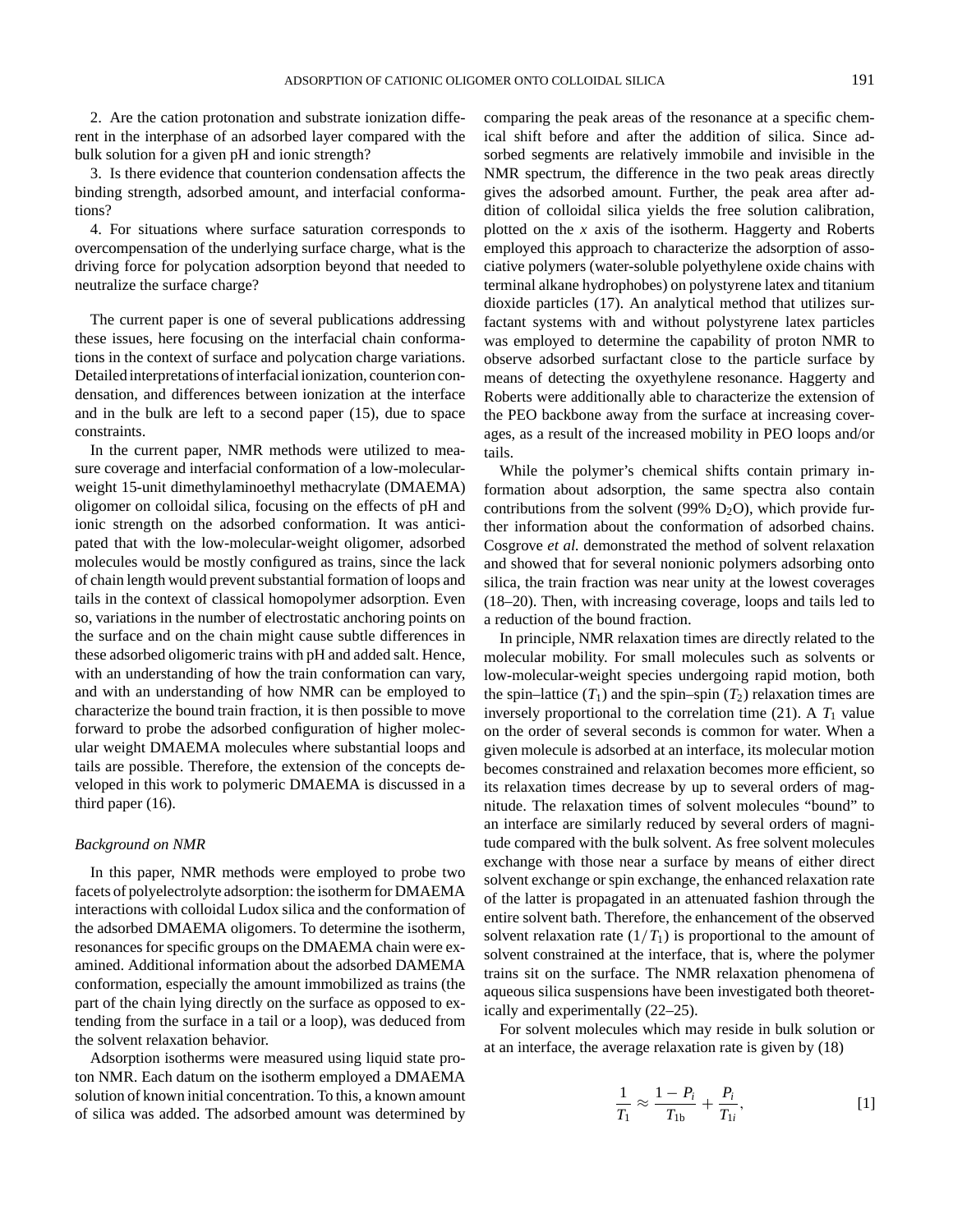$$
R_{\rm sp} = \frac{R_1}{R_1^{\rm o}} - 1,\tag{2}
$$

where  $R = 1/T_1$  for the solvent in the polymer/particle system and  $R^{\circ} = 1/T_1$  of a reference silica/D<sub>2</sub>O solution without polymer. The use of 99%  $D_2O$  significantly lengthens the <sup>1</sup>H  $T_1$  of the residual protons in the solvent, increasing the sensitivity of the  $R_{\rm SD}$  measurement at 300 MHz.

Cosgrove *et al.* investigated the proportionality between *R*sp and the amount of adsorbed polymer as trains based on the equation,  $A_{tr} = k^{-1} R_{sp}$ , where  $A_{tr}$  is the adsorbed amount of train segments and  $k$  is the slope of the initial part of the curve of  $R_{\rm SD}$ *versus* the adsorbed amount (18). When  $A_{tr}$  is divided by the corresponding total adsorbed amount, the train fraction can be obtained phenomenologically. They assumed a train fraction of unity at low coverage.

# **MATERIALS AND METHODS**

#### *Oligomer*

Oligomeric DMAEMA was provided as a gift from Du Pont NEN (Wilmington, DE) and its structure is shown in Fig. 1. The 15-unit oligomer in the current investigation was synthesized by group transfer polymerization to yield chains with a molecular weight near 2350 and a relatively low polydispersity between 1.1 and 1.3 (26). As a result of the initiator, each oligomer contains a single methylmethacrylate monomer at one end of its chain. DMAEMA was provided in a polar organic solution of isopropanol and tetrahydrofuran. These low boiling solvents were replaced by dilution with  $D_2O$ , followed by solvent removal in a rotary evaporator for NMR studies. This process was repeated until no organic solvent peaks were apparent in the proton NMR spectrum. For experiments not requiring  $D<sub>2</sub>O$ , a similar procedure was employed to replace the organic solvents with high purity deionized water (Milli-Q).

# *Silica Substrate*

A 12-nm-diameter Ludox colloidal silica suspension (Du Pont) with a surface area of 230  $\text{m}^2/\text{g}$  and 30% solid content by



**FIG. 1.** Structure of the DMAEMA repeating unit.

weight concentration was employed as the substrate. Samples of the silica suspension were purified using a 6000- to 8000 molecular-weight cut-off dialysis membrane or a 220-nm filtration membrane to remove ions and other contaminants. Though the pores in these filters exceeded the diameters of the colloidal particles, it was possible to conduct the dialysis or filtration for a finite amount of time, during which contaminants were removed (as gauged by conductivity) and an adequate concentration of silica particles was retained. After purification, NaCl was added back to the concentrated suspension at a concentration of  $10^{-3}$  M to decrease the range of the repulsive interparticle potential, avoiding formation of a repulsive gel (27). Thus, the combination of purification and addition of ions resulted in samples whose ionic content was known exactly. In studies on the influence of salt, the colloids were used under conditions more dilute than this stock suspension, accessing NaCl concentrations as low as  $10^{-5}$  M.

#### *Conductivity and pH Titrations*

Conductivity measurements were carried out using a Yellow Springs Instrument (YSI, Model 32) conductivity meter and a platinum immersion type electrode (YSI, Model 3403). pH titrations employed a conventional glass electrode with a Corning Model 30 pH meter calibrated by pH 4.00 and 7.00 standards (J. T. Baker).

#### *Electrophoretic Mobility*

Electrophoretic mobility studies employed a DELSA 440 instrument manufactured by the Coulter Company (Hialeah, FL). A Coulter EMPSL7 mobility standard (0.04 g/L carboxylated polystyrene latex in 0.01 M sodium phosphate buffer, pH 7.0) was employed for calibration.

#### *NMR Measurements*

All of the proton solution NMR experiments were performed on a GN-300 300-MHz FT-NMR spectrometer. A Nalorac 10-mm proton/broadband probe was utilized. Each sample was spun at 15–20 Hz. Samples were allowed to equilibrate at the desired temperature for a minimum of 10 min before the NMR experiment was performed. A 5- $\mu$ s pulse width (~40°) was used. A 12-bit analog-to-digital converter was employed. The numbers of data acquisitions and data points utilized were 64 and 16,384 respectively. The acquisition time was 1.23 s with a dwell time of 150  $\mu$ s. Butterworth audio filters matched to the dwell time increased the signal-to-noise ratio. Each signalaveraged free induction decay was multiplied by a decreasing exponential function equivalent to 0.8 Hz before one zero-fill and Fourier transformation. The relaxation delay time was set to 5 s to ensure quantitative NMR spectra.

All measurements were performed at room temperature, 298 K. To ensure accurate quantitative results, an external standard of tetrakis (trimethylsilyl) silane (TKS, Aldrich Chemical Company, Milwaukee, WI) was prepared in deuterated benzene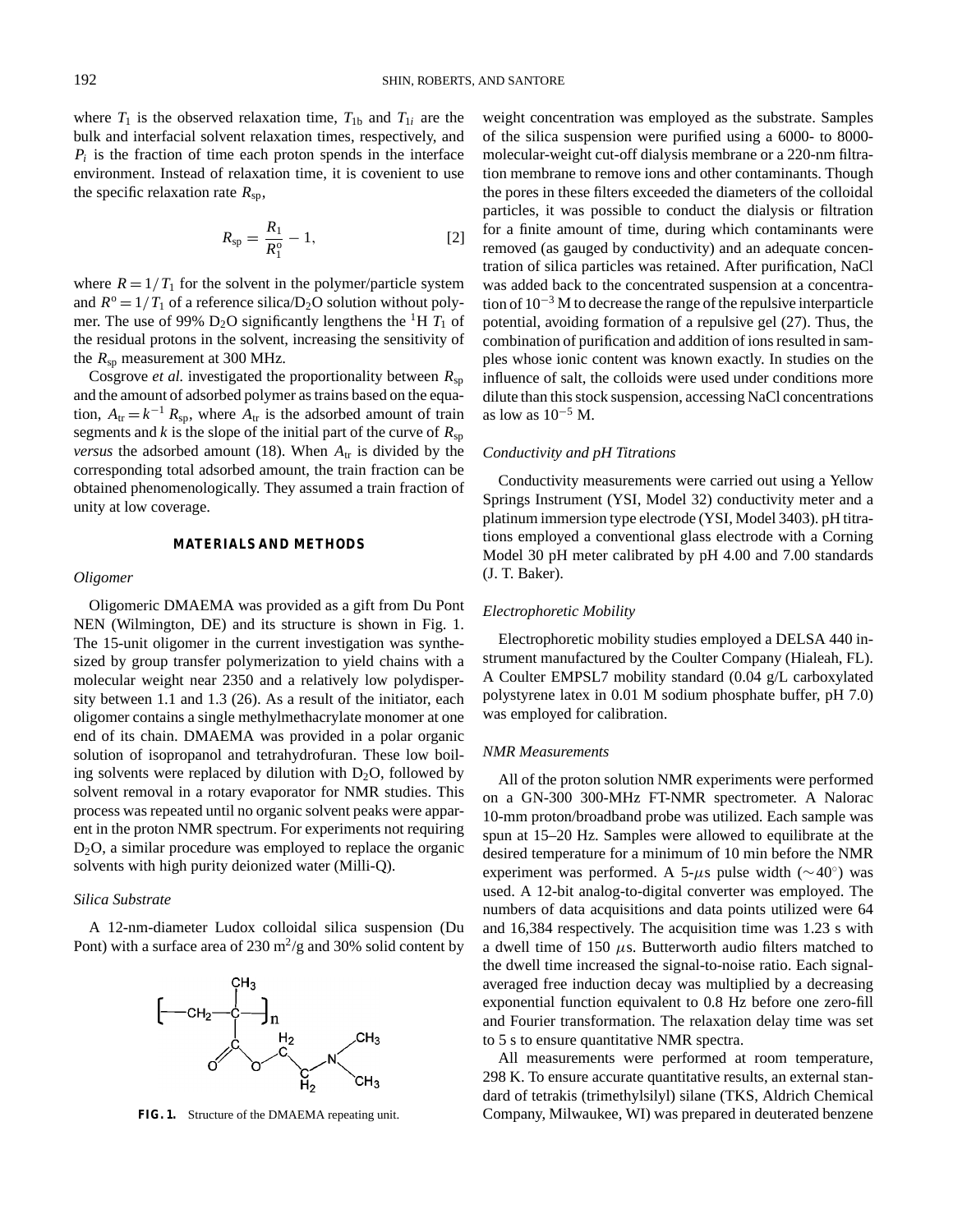(99.9%, Cambridge Isotope Laboratories, Andover, MA) in a sealed glass insert tube. Chromium (III) acetonyl acetate was added to decrease the relaxation time of the external standard. In order to improve the dynamic range in this system, a presaturation solvent suppression method was applied (28), except for solvent relaxation experiments.

The inversion recovery experiment was performed to obtain the solvent <sup>1</sup>H spin–lattice relaxation time,  $T_1$ , by detecting the amplitude of the free induction decay signal after the 90◦ pulse in an  $180^\circ$ - $\tau$ -90 $^\circ$  radiofrequency pulse sequence (29). In NMR studies, both DMAEMA and Ludox solutions were prepared from "neutral"  $D_2O$  (Cambridge Isotope Laboratories). Dialysis was employed to remove small ions and measured the specific relaxation rate with respect to bare silica dispersions instead of deionized water. pD is reported rather than pH in this paper, except as noted. All NMR data were analyzed with NUTS1D software (ACORN NMR Co., Freemont, CA) after importing the FID data from the GN-300 NMR spectrometer.

# **RESULTS**

#### *Protonation of DMAEMA*

In order to better understand the charge density of DMAEMA during adsorption, its solution behavior was first characterized using pH and conductometric titrations. The extent of protonation is shown in Fig. 2 for three different solution concentrations ranging from 1 to 50 eq/m<sup>3</sup>. Prior to each titration with 0.1 M NaOH solution, each DMAEMA solution was treated with 0.1 M HCl to substantially protonate its tertiary amine groups. All the curves in Fig. 2 illustrate that at high pH (near pH 10), the DMAEMA is mostly uncharged; however, when the pH drops below 4.0, its amines are fully protonated. In the range of pH 8–9, DMAEMA is 10–20% protonated. The DMAEMA in the more concentrated solutions tends to be more protonated than



**FIG. 2.** Protonation curves from pH and conductometric titrations for three concentrations of DMAEMA: 7800 ppm (50 eq/m<sup>3</sup>), 1600 ppm (10 eq/m<sup>3</sup>), and 160 ppm (1 eq/m<sup>3</sup>). Inset shows data for 7800 ppm, and best fits to one-p $K_a$  and two- $pK_a$  models. The dashed line presents the charge density at the Bjerrum length.

in the more dilute solutions. This is expected, based on conventional electrolyte behavior: A weak polyelectrolyte will tend to dissociate more at lower concentrations.

In Fig. 2, the right-most axis illustrates the density of protonated amine groups on the backbone, and provides a physical picture of the linear distance (down the backbone contour) between the positive charges on the backbone. This estimate of density of underlying positive charge on the DMAEMA backbone was determined by calculating the number of charges per 15-unit oligomer, and dividing by the contour length of 3.8 nm. While Fig. 2 summarizes the protonation behavior of DMAEMA based on pH and conductometric titrations, the protonation density down the backbone does not necessarily represent the actual charge density on the backbone, since counterion condensation will tend to reduce the actual positive charge.

Counterion or Manning's condensation (30–32) is expected to occur when the distance between two fundamental charges on the polymer backbone becomes so small that the work to bring them into proximity exceeds the thermal energy. This distance of approach, corresponding to 1 kT of energy, is termed the Bjerrum length and, for aqueous systems such as ours, is about 0.7 nm. It is defined as

$$
\lambda_B = \frac{e^2}{4\pi\varepsilon_0 \varepsilon kT},\tag{3}
$$

where *e* is the elementary charge,  $4\pi \varepsilon_0 \varepsilon$  is the dielectric constant of solvent, *k* is the Boltzmann constant, and *T* is the absolute temperature. Therefore in Fig. 2, while the right-most axis represents the underlying charge from protonated amine groups, the actual charge on the chain is expected to be capped at the Bjerrum length, indicated by the dotted line. Though the backbone may be more highly protonated at pH's below ∼7.5, counterion condensation prevents the charge density from exceeding the Bjerrum length. An effective maximum protonation of about 35% is therefore estimated, occurring at pH 7.5 and below.

In the inset of Fig. 2, the individual titration curves are not adequately described by a single  $pK_a$ . A two- $pK_a$  model better approximates the data, capturing the possibility that after a first amine group is protonated, it becomes more difficult to protonate the amine of the neighboring monomer on a chain. Hence, alternate amine groups would tend to protonate first with one p*K*a, while the amines between them would protonate at lower pH with the second  $pK_a$ . This two-p $K_a$  model is one of several possible explanations for the unusual titration behavior of this oligomer. A separate work addresses the protonation behavior of both the oligomeric and a high-molecular-weight DMAEMA, taking into account mobility changes from chain extension and counterion condensation (33).

Table 1 summarizes  $pK_a$  values obtained by best fits to the titration curves for different polymer concentrations. The effect of added NaCl salt is also included in Table 1. While protonation is qualitatively similar at all salt concentrations, the  $pK_a$ values are slightly increased at the highest salt concentration of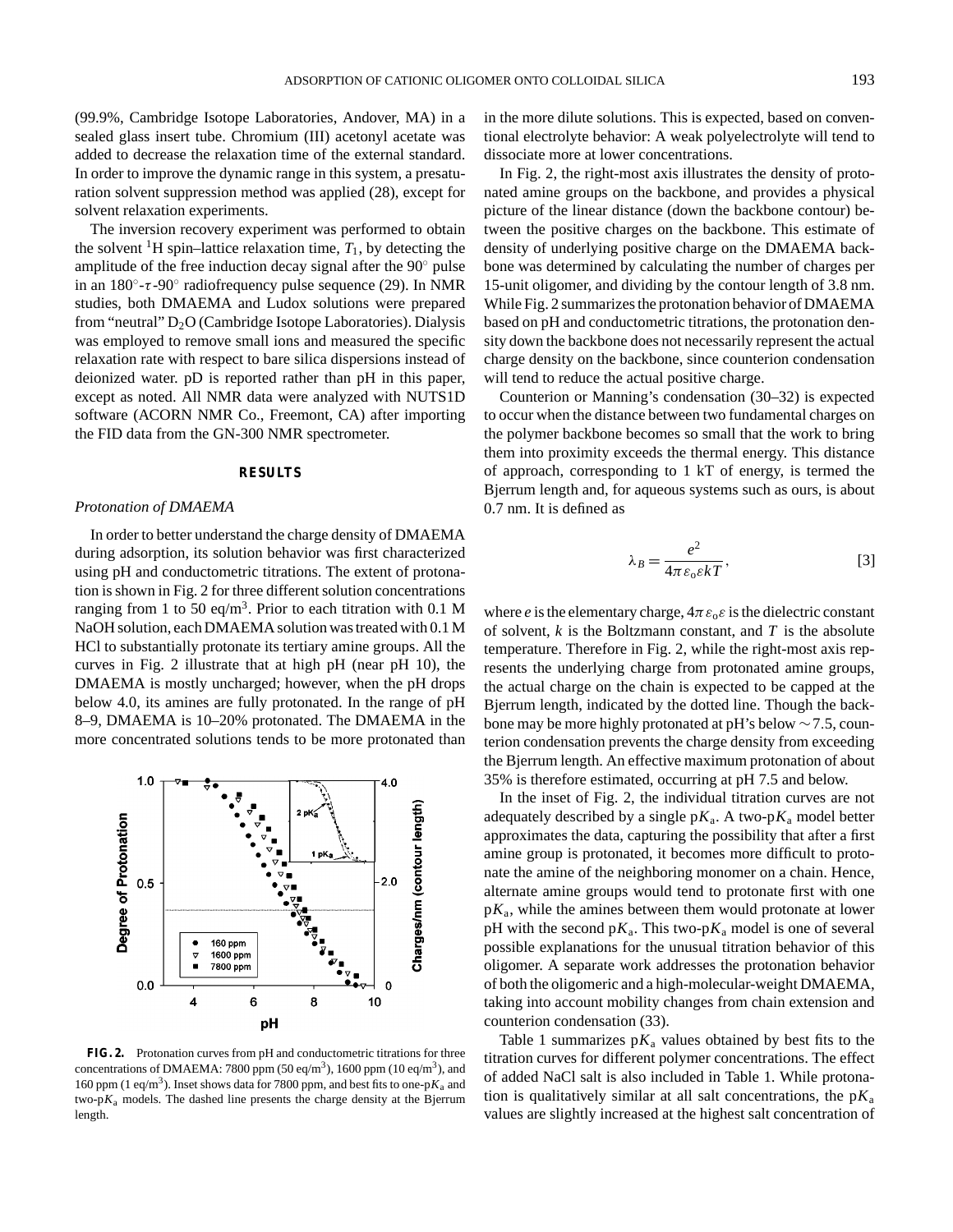**TABLE 1 p***K***<sup>a</sup> Values of DMAEMA Solutions for Different Concentrations and Different Amounts of Added Salt**

| Concentration<br>(ppm) | Two $pK_a$ model |           | One $pK_a$ model                                                                     |
|------------------------|------------------|-----------|--------------------------------------------------------------------------------------|
|                        | $pK_{a1}$        | $pK_{a2}$ | Single $pK_a$                                                                        |
| 160                    | 5.7              | 7.6       | 6.7                                                                                  |
| 1600                   | 6.3              | 8.0       | 7.0 (0 M, NaCl)<br>$7.0~(10^{-3}~{\rm M})$<br>7.1 $(10^{-2} M)$<br>7.5 $(10^{-1}$ M) |
| 7800                   | 6.4              | 8.0       | 7.3                                                                                  |

0.10 M, suggesting that counterion condensation enhances the protonation of neighboring dimethyl amine groups. This observation is consistent with the findings of Hoogeveen *et al.* (1) who observed a similar effect with DMAEMA in 1 M NaCl.

# *Ionization of Silica Particles*

 $\overline{2}$ 

Conductance and pH titrations on 0.4 wt% Ludox silica dispersions revealed the dissociation of the silica, summarized in Fig. 3. Prior to titration with 0.1 M NaOH solution, each sample was treated with 0.1 M HCl to substantially protonate its silanol groups. In Fig. 3, the surface becomes more negatively charged with increasing pH, with apparent  $pK_a$  values near 9, though a single  $pK_a$  value does not adequately describe any individual titration.  $pK_a$  values in the range of 9.1–9.4 have been previously reported (34, 35) and are consistent with our findings. In Fig. 3, the magnitude of the surface charge density is on the order of 1 per nm<sup>2</sup> or less over the range of pH's employed in most of the adsorption studies (pH 9 and lower). At these relatively sparse surface charge densities, counterion condensation on the silica is not expected, since the fundamental charge spacing is greater than the Bjerrum length (0.7 nm).

Additional salt ions were found to increase silanol dissociation, also consistent with previous findings (4, 27). The point of zero charge, near pH 3.0–3.5 is also in agreement with the literature (36).

# *Adsorption and the Influence of Ions*

In silica suspensions containing dissolved DMAEMA, the amine methyl proton NMR peaks of the DMAEMA were substantially reduced compared with the corresponding solution containing only DMAEMA and  $D_2O$ . This reduction in peak area facilitated calculation of the adsorbed amounts of DMAEMA on 12-nm Ludox silica in 99%  $D_2O$ . Ultimately for different DMAEMA concentrations and ionic strengths, adsorption isotherms were constructed. The adsorbed amounts found by this method were identical to coverages determined from examination of the resonances from the  $-CH_2$ – and  $-CH_3$  units of the main backbone. In these isotherm studies, the silica concentration was in the range of  $0.4 \pm 0.002$  wt%.

In Fig. 4, coverages approaching 1 mg/m<sup>2</sup> were observed at high DMAEMA concentrations, on the apparent plateau of the isotherms. Added ions were generally found to increase the coverage, especially at the moderately concentrated and dilute regimes of the isotherms, below 4000 ppm. Added ions may promote adsorption by increasing the surface ionization (per Fig. 3) or screening lateral repulsions between adsorbed DMAEMA molecules. The latter may play some role in limiting the ultimate DMAEMA coverage on the pseudo-plateau.

In Fig. 4, the only ions added are from NaCl, which do not affect the solution pH significantly. As a result, the bulk solution pD increases with the amount of DMAEMA in the suspension, from about 8.5 in the dilute limit to a pD of 9.3 when the bulk solution concentration approaches 5000 ppm. Additionally, the protonation of the oligomer itself contributes to the ionic strength of the solution. For instance, at a bulk solution concentration of 4000 ppm, the free ions generated from protonation of both free and adsorbed polymer are on the order of  $10^{-3}$  M. This latter



**FIG. 3.** Ludox 12-nm silica (0.4 wt%) ionization as a function of bulk solution pH, determined from pH and conductometric titrations, for different amounts of added salt.



**FIG. 4.** Adsorption isotherms for DMAEMA oligomer on 12-nm Ludox in D2O, for different amounts of added salt, determined by NMR measurements.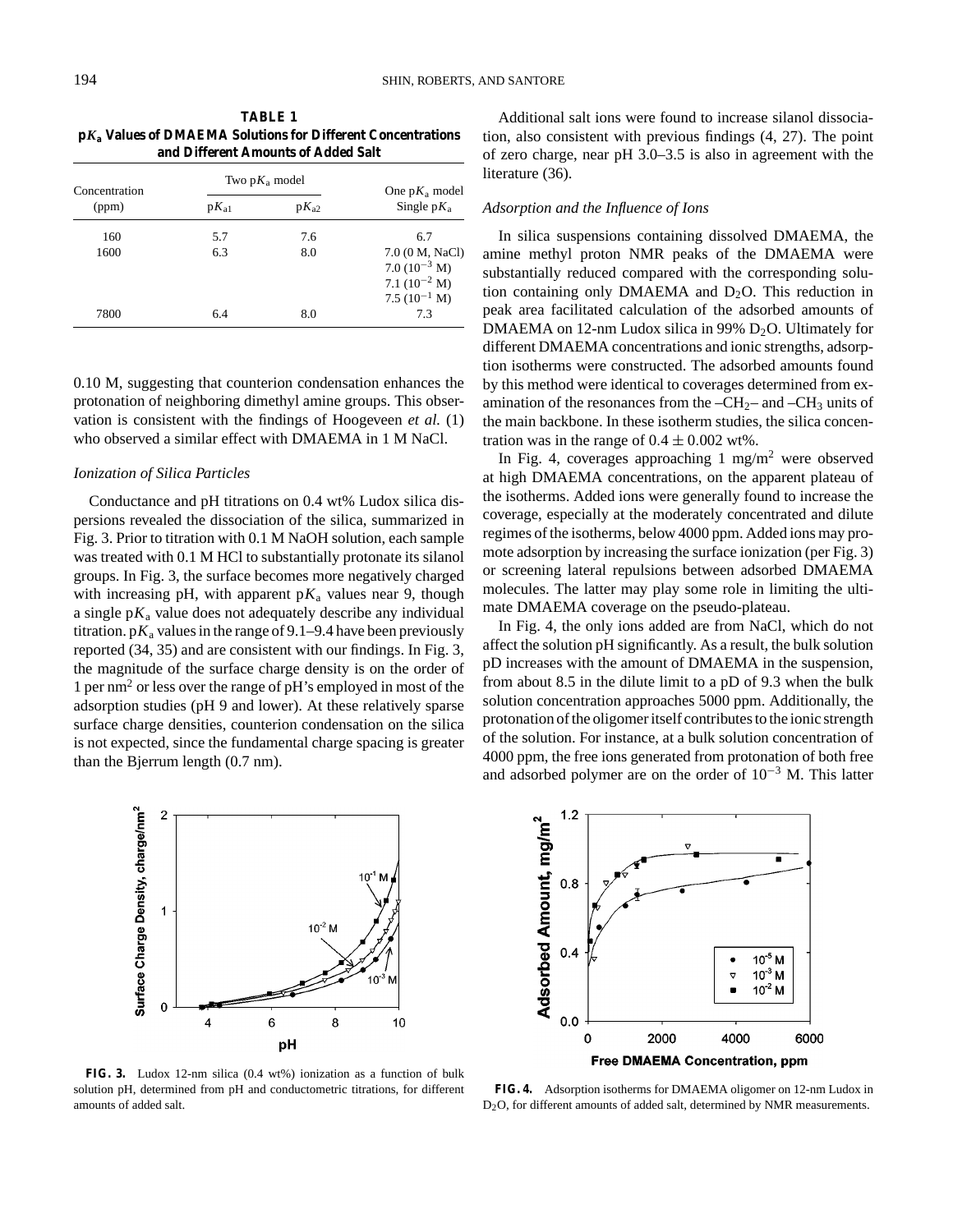

**FIG. 5.** (a) Solvent relaxation curves for the DMAEMA–Ludox suspensions in Fig. 4, shown in a form analogous to the adsorption isotherm, as a function of the remaining free DMAEMA concentration. (b) Solvent relaxation data for two ionic strengths, as a function of coverage. Data correspond to points on the isotherms in Fig. 4.

fact explains why the isotherms for the different nominal ionic strengths converge at high DMAEMA concentrations.

The observed influence of ions on the coverage in Fig. 4 and general speculations about the influence of ions on interfacial polymer chain conformations (37–40) motivated interpretation of the solvent relaxation in the context of the amount of trains. Figure 5a shows the solvent relaxation rate enhancement,  $R_{\rm sp}$ , as a function of the free solution DMAEMA concentration (in the presence of Ludox silica), with data points corresponding to those of the isotherm in Fig. 4, for two concentrations of added NaCl ions, 10−<sup>5</sup> and 10−<sup>2</sup> M. As explained under *Background on NMR*, the quantity  $R_{\rm sn}$  is generally expected to be proportional to the mass of trains (segments) immobilized due to their adhesion to the surface. Therefore, from the general features of Fig. 5a and their similarity to the shapes of the isotherms in Fig. 4 (including larger  $R_{\rm SD}$  values for higher salt concentrations), one concludes that the amount of trains goes qualitatively as the adsorbed mass. There is more train mass on the plateau of the isotherm and

more train mass for situations such as increased ionic strength which lead to more adsorbed DMAEMA. This is not a surprise because, with low-molecular-weight oligomers, chains are too short to form substantial loops and tails and the entire oligomer should lie close to the surface, if it adsorbs at all.

Since we are interested in the configurations of the adsorbed chains, specifically how much of the adsorbed mass is configured close to the surface as trains, we examined the dependence of *R*sp on the surface coverage in Fig. 5b. Data again correspond to points on the isotherm in Fig. 4 for two different amounts of added salt. At the lowest coverages, below 0.15 mg/m<sup>2</sup>,  $R_{\rm sn}$ is independent of surface coverage and remains close to zero. Then, at coverages of 0.15 mg/m<sup>2</sup>,  $R_{\rm sp}$  increases with adsorbed mass, suggesting that all adsorbing chains attain the same interfacial conformation or at least the same train fraction. This behavior continues for the full range of coverages at the modest NaCl concentration of 0.01 M; however, with the limit of extremely low ionic strength, the data start to flatten out before  $R_{\rm{sp}}$ increases again above surface coverages of  $0.65 \,\mathrm{mg/m^2}$ . Two features of Fig. 5b are unusual (but reproducible and easily resolved within the precision of the data) and warrant further examination: (1) the roughly zero slope of the  $R_{\rm sp}$  curve at low coverages below 0.15 mg/m<sup>2</sup>, and (2) the plateau in  $R_{sp}$  at intermediate coverages and low ionic strength.

The constant near-zero value of  $R_{sp}$  at very low coverages was not observed in prior solvent relaxation studies of adsorbing nonionic polymers (polyethylene oxide (PEO) or polyvinyl pyrrolidone) (18), and appears to be a new feature found for this DMAEMA oligomer and also for higher molecular weight DMAEMA polymers (16). In the case of the previously studied nonionic polymers (18),  $R_{sp}$  was linearly proportional to the train mass over the full range of coverages studied, with a *y* intercept of zero in graphs analogous to Fig. 5b. In the case of DMAEMA,  $R_{\rm SD}$  increases with coverage only above 0.15 mg/m<sup>2</sup>, even though one would expect these DMAEMA layers to consist mostly of trains, since the chains are too short to form substantial loops and tails.

Additionally, the low coverage limit, below  $0.15 \text{ mg/m}^2$ , corresponds to coverages where the Cosgrove lab found all-train configurations for PEO on silica. If one assumes that  $R_{\rm sn}$  is always proportional to train mass, then our data suggest no trains below 0.15 mg/m<sup>2</sup>, which is an impossibility if adsorption occurs. Indeed, the lowest coverages provide the greatest opportunity for segment–surface interactions, which would give the highest train fraction. We must therefore interpret Fig. 5b to indicate that although  $R_{sp}$  is insensitive to train mass below  $0.15 \text{ mg/m}^2$ , all chains adsorbed to the surface must be closely associated with it. The observation that  $R_{\rm sn}$  is unaffected at coverages up to  $0.15 \text{ mg/m}^2$  suggests that at these low coverages the adsorbed trains are sufficiently mobile so that the solvent relaxation is not affected by adsorption.

At moderate ionic strengths corresponding to 0.01 M NaCl, the train fraction is roughly constant over the full range of coverages, decreasing slightly as the surface approaches saturation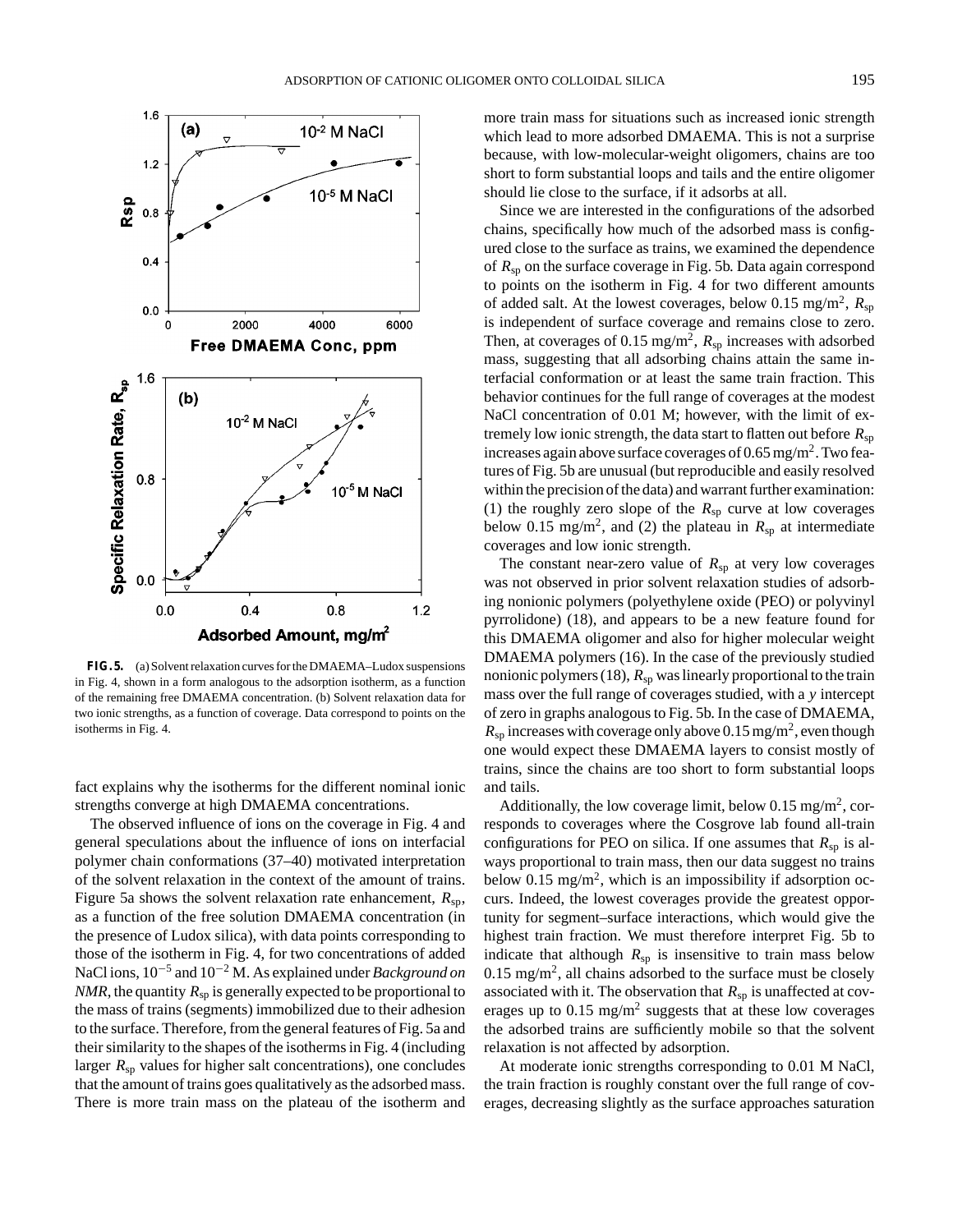above  $0.7 \,\mathrm{mg/m^2}$ . At the lower ionic strengths, for low coverages the same train fraction is observed up to  $0.4 \text{ mg/m}^2$ . Then as the adsorbed amount increases from 0.4 to 0.7 mg/m<sup>2</sup>, there is very little increase in trains, suggesting that the average interfacial conformation is changing with coverage to include some segments that are loosely attached to the surface, as small tails or loops. This may result from repulsions within the adsorbed layer, which can be long range at the lowest ionic strengths.<sup>3</sup>

When more polymer is added to the system, giving higher coverages above  $0.7 \text{ mg/m}^2$ , the ionic strength is increased by ions brought along with the polymer. Indeed the overall ionic strength of the system with no added salt approaches that for the system to which salt was added, so one would also expect the adsorbed chain conformations to approach the same limiting behavior in the two cases. The increase in ionic strength resulting from the additional polymer in the system (needed to achieve coverages exceeding  $0.7 \text{ mg/m}^2$ ) may screen long-range electrostatic repulsions, allowing chains to approach more closely or adsorb more flatly with decreased mobility.

### *Influence of pH on Adsorption*

Figure 6a shows the coverages obtained at different pDs (since the solvent is deuterated water). pD was controlled with a 0.01 M buffer solution of NaOH and KH<sub>2</sub>PO<sub>4</sub>, giving overall ionic strengths (with buffering ions included, but not counting ions from the DMAEMA) varying from  $1.2 \times 10^{-2}$  to  $1.8 \times 10^{-2}$  M, depending on the solution. These ranges of ionic strength have minimal influence on coverages. In Fig. 6a, nominal pD values are indicated, corresponding to the dilute end of each isotherm. As a result of the basic nature of the DMAEMA the pD values increased roughly by 1/2 a pD unit as the free oligomer concentration was increased to about 2000 ppm.

At pH 6, the coverage was  $0.4 \text{ mg/m}^2$ , with a relatively flat isotherm plateau. At the higher pDs of 7 and 8, greater coverages were obtained and the plateaus of the isotherms were more gradual. At pD 12 (which was obtained using 0.1 M NaOH and NaH2PO4), however, the adsorption was negligible. This trend makes sense: At the lower pD's the oligomer has the greatest underlying charge, so that few chains are needed to saturate the surface, at least if the plateau corresponds to the charge compensation point. Also with more highly charged chains, there is a greater driving force for adsorption, leading to the flatter plateau. At higher pD values, the DMAEMA charge is decreased so that more oligomer is needed to compensate the surface charge. Finally, at the highest pD's, near 12, the DMAEMA is not charged at all, providing no driving force for adsorption. This lack of adsorption at high pD's also suggests that there is



**FIG. 6.** (a) Adsorption isotherms for different pDs at moderate ionic strengths. (b) Solvent relaxation as a function of coverage for two of the isotherms in part (a).

no chemical driving force for the adsorption of uncharged DMAEMA on silica.

Negligible adsorption was also observed at pH 1.8, maintained by HCl in  $D_2O$ . At these extremely low pH's, the DMAEMA is fully protonated; however, the silica bears a positive charge, which repels the oligomer.

Figure 6b shows the solvent relaxation rate enhancement as a function of coverage for two of the adsorption isotherms in Fig. 6a. (Data for the pD 7 isotherm are not shown simply to avoid crowding this figure.) Like Fig. 5b,  $R_{\rm sn}$  is independent of coverage below 0.15 mg/m<sup>2</sup>. At higher coverages,  $R_{sp}$  is linear in the adsorbed amount over the full range of coverages, with a greater proportionality constant at pD 6 compared with pD 8. This implies a greater train fraction for the adsorbed chains at pD 6 as opposed to pD 8. This observation is in qualitative agreement with expectations, since there is greater underlying charge on the polymer at pD 6 (70% protonation before counterion condensation) and less charge on the substrate. This would lead to flatter, less mobile chain conformations at pD 6 as opposed to pD 8. Though Fig. 6b does not illustrate *R*sp values at pD 12,

<sup>&</sup>lt;sup>3</sup> An overall ionic strength of  $0.5 \times 10^{-3}$  M is calculated for the dispersion containing  $10^{-5}$  M NaCl and DMAEMA in sufficient amount to give 0.4 mg/m<sup>2</sup>. Under these conditions, the Debye length is 2.8 nm while the distance between adsorbed oligomers is 1–2 nm. Thus there is substantial likelihood of inter-chain repulsion of adsorbed oligomers, causing reconfigurations and possibly small loops and tails with increased mobility.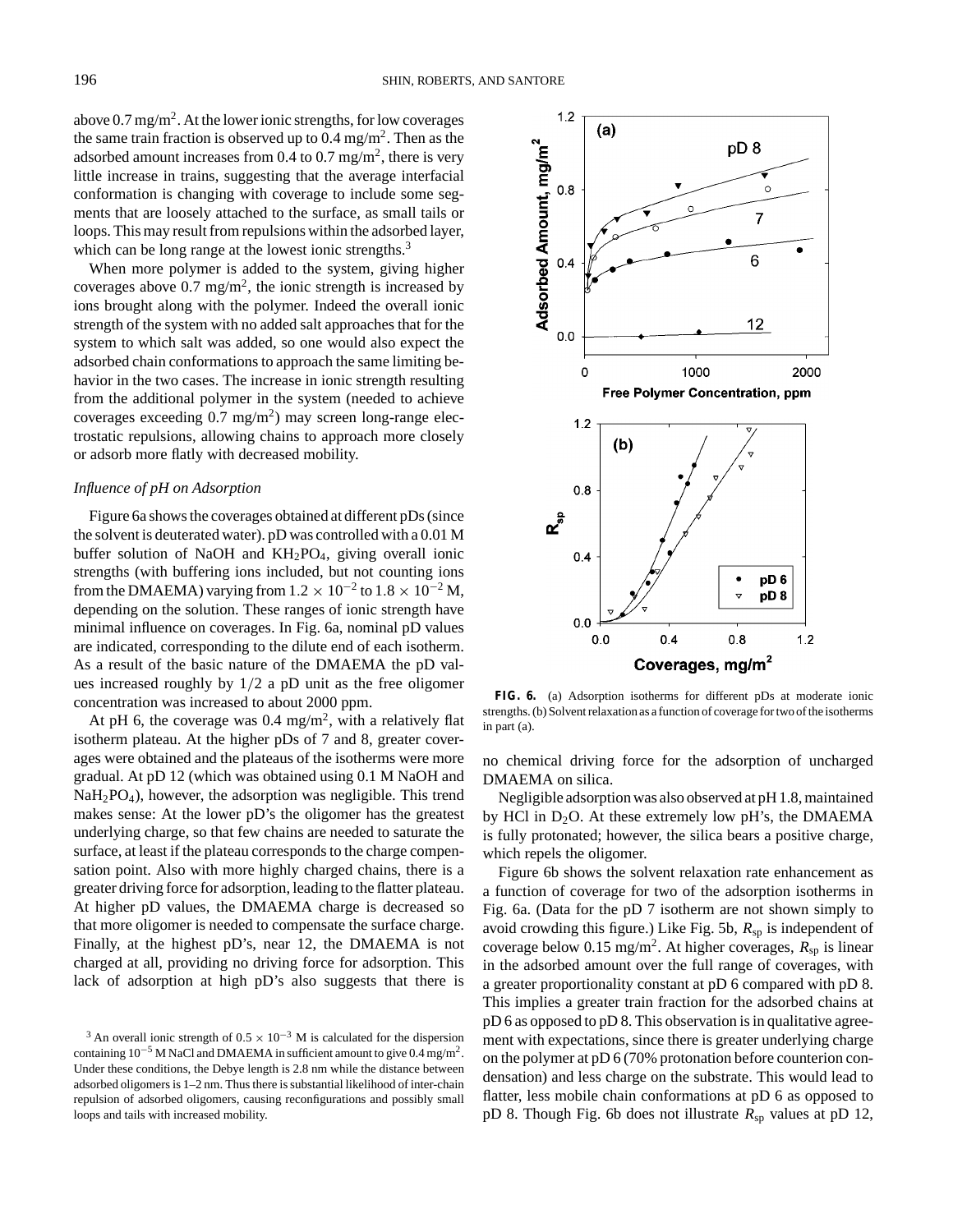

**FIG. 7.** (a) Adsorbed amount, train amount, and electrophoretic mobility for DMAEMA-containing dispersions on their respective isotherm plateaus. (b) Train fraction of adsorbed DMAEMA as a function of pD.

these were all nearly zero over the full range of DMAEMA concentrations considered, a result which is consistent with the observed lack of adsorption at pH 12.

Figure 7 shows the mobility, adsorbed amount, and train mass (fraction in Fig. 7b) roughly on the plateau of the isotherm for 0.01 M NaCl and different pD's. Of particular note in Fig. 7, the actual pD values have been measured, in contrast with the nominal pD values employed in the previous figure. These data correspond to a total DMAEMA concentration of 4000 ppm, which after adsorption onto  $4.6 \,\mathrm{m}^2$  of silica gave remaining free concentrations of 3200–3600 ppm depending on the plateau coverages for particular adsorption conditions. In Fig. 7, the  $R_{\rm sn}$ values have been converted to train mass using two assumptions: (i) The train fraction for coverages below 0.15 mg/m<sup>2</sup> is the same as that for coverages just above  $0.15 \text{ mg/m}^2$ , within a data series at a particular pH and ionic strength. (ii) Of all the pD and ionic strength conditions tested, those exhibiting the highest slope on the  $R_{\rm SD}$  vs  $\Gamma$  plot correspond to train fractions of unity. That is, at pD 7 and ionic strengths above 0.01 M, the DMAEMA adsorbs completely as trains. This second assumption is similar to assumptions made in prior works with PEO adsorption on silica.

In Fig. 7a in the pD range 7–10, the adsorbed amount goes through a maximum, as does the mass of adsorbed trains. The train fraction in Fig. 7b, however, decreases steadily as the pD rises above 7, while the train fraction is 1 at pD 7. At the low pD end of Fig. 7, all the adsorbed mass is in the form of trains, per assumption (2) stated previously, consistent with previous interpretations of  $R_{\rm sn}$  data. At the high pD end of Fig. 7, however, the train mass decreases more sharply with increased pD

than does the total adsorbed mass. This suggests that as the DMAEMA protonation is decreased through increased solution pD, its binding to the surface is weakened, giving looser and potentially more mobile layers before the driving force for adsorption is completely lost at the highest pD's. At high pH, the DMAEMA protonation is decreased, so that there are fewer anchor points to the surface, allowing for the possibility of small loops or trains, or greater interfacial mobility.

The final data set in Fig. 7a, corresponding to electrophoretic mobility, shows a continued decrease in this property with increasing pD over the full range of pD values considered. Mobility is positive at all but the highest pD's, indicating a net-positive charge on the particles below pD 9. Since the data correspond to the pseudo-plateau of the isotherm where the surface is beginning to saturate with DMAEMA, one concludes that there is still a significant driving force for DMAEMA adsorption beyond the charge compensation point, that is, beyond the coverage where the surface charge is neutral on average. Interestingly, it is unlikely that there is a chemical driving force for the additional adsorption where the total particle charge is positive. This was shown by the lack of adsorption of nonprotonated DMAEMA, for instance, at pD 12. The potential driving forces for this surface charge overcompensation are explored more fully in a second paper (15). These include the possibility of increased surface silanol dissociation and increased DMAEMA protonation in the adsorbed layer compared with bulk solution, and the more likely explanation of patchwise adsorption, where surface regions containing adsorbed chains necessarily have a net positive charge, leaving some regions with residual negative charge. In the current paper, the observation of charge overcompensation is an interesting observation in the context of studying the interfacial chain conformation.

# **DISCUSSION**

In this work, the adsorbed conformation of a polycation oligomer was examined at a variety of pH's and ionic strengths, both as a fundamental exercise and as a basis for future quantitative interpretations of adsorbed high-molecular-weight cationic polyelectrolytes. For all conditions studied, data for coverages above  $0.15 \text{ mg/m}^2$  were consistent with the previously established proportionality between the specific relaxation rate,  $R_{\rm SD}$ , and the train mass. We have every reason to believe that the adsorbed conformations below 0.15 mg/m<sup>2</sup> are similar to those at moderately greater coverages, because at  $0.15$  mg/m<sup>2</sup>, individual chains are isolated on the surface. At a coverage of  $0.15 \text{ mg/m}^2$ , there is  $26 \text{ nm}^2$  of surface available, on average, to each chain. The individual chain contour length is 3.8 nm, which easily fits within this space. At a coverage of  $0.15 \text{ mg/m}^2$ , chains are also isolated from an electrostatic perspective. At the free polymer concentrations giving coverages near  $0.15$  mg/m<sup>2</sup>, the maximum Debye length is 3 nm. Therefore the electrostatic repulsions between adsorbed chains at  $0.15 \text{ mg/m}^2$  should be minimal. The insensitivity of  $R_{\rm sp}$  to adsorbed trains at coverages below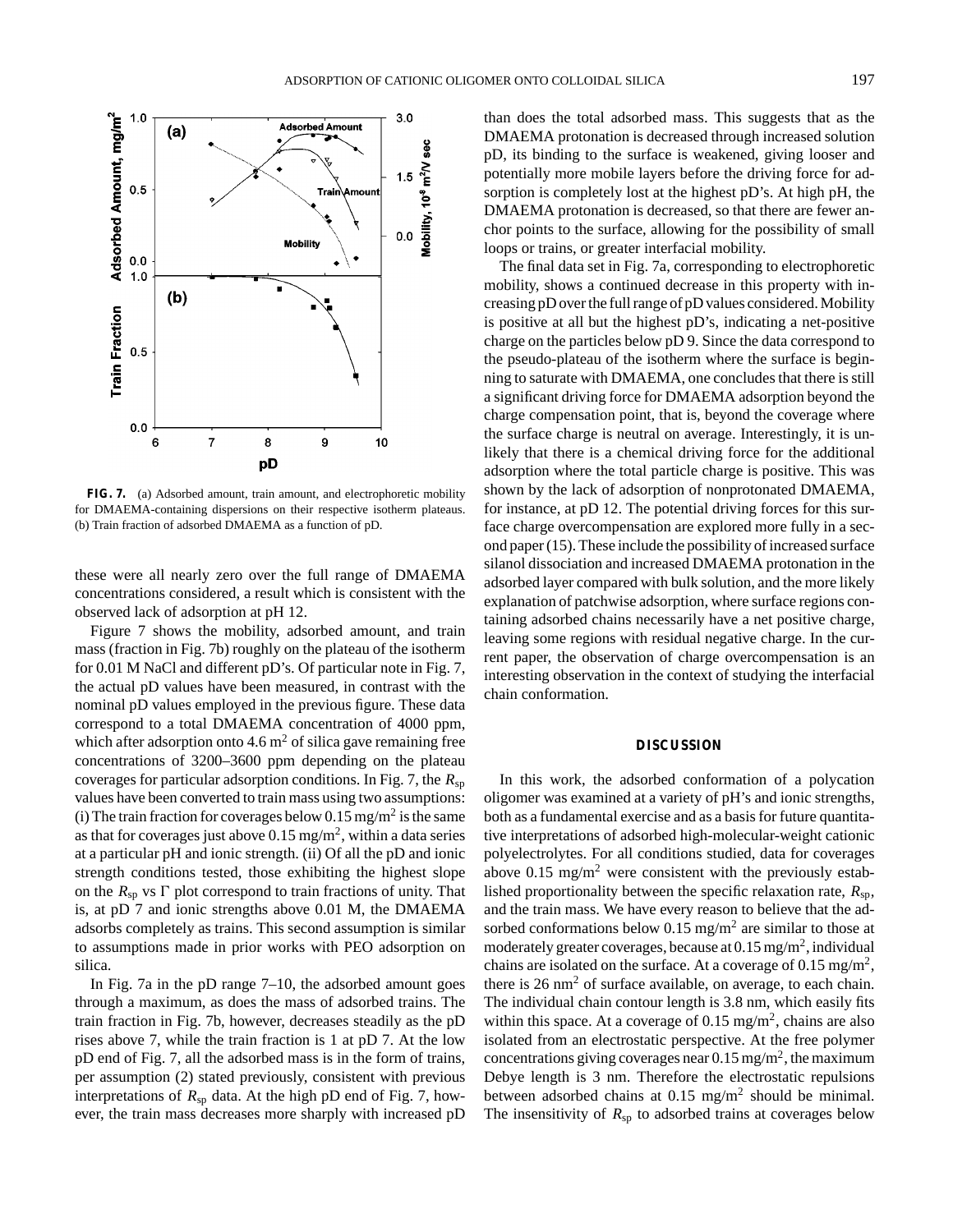$0.15 \text{ mg/m}^2$  therefore must be of different origin, still reflecting interfacial mobility.

It must be remembered that the  $R_{sp}$  values measure interfacial dynamics as seen by the solvent molecules, with  $R_{sp}$  values near zero suggesting that, from the perspective of the solvent, the adsorbed mass up to  $0.15$  mg/m<sup>2</sup> is in a very mobile state. This is the case for DMAEMA oligomers on silica (and high-molecularweight DMAEMA polymers as will be shown in a future paper (16)), but not for polyethylene oxide adsorbed on silica (18), suggesting a fundamental difference in the adsorption of these two types of molecules. In the case of PEO, adsorption occurs by hydrogen bonding of the PEO's ether oxygens to nondissociated surface silanols. These ether oxygens are spaced roughly 0.4 nm apart on the PEO backbone, compared with an average spacing of 0.6 nm between nondissociated surface silanols at pH 7. In contrast, DMAEMA adsorption occurs primarily between protonated amines and ionized silanols, where the spacing of these two groups is shown as a function of pH in Figs. 2 and 3. If one considers a 2-nm section of PEO backbone (corresponding to the length of our DMAEMA oligomer), at pH 7 there is opportunity for as many as three to four segment–surface contacts involving the main PEO backbone. In contrast, for DMAEMA adsorption, for the range of pHs and ionic strength considered, only one to two segment–surface contacts per oligomer are expected. Furthermore, the DMAEMA interacts through the amine groups on its side chains, leaving the main backbone in a potentially more mobile state. The difference between adsorption by side chains of DMAEMA and main backbone of PEO is one factor which may contribute substantially to the difference in solvent relaxation, especially at low coverages. This may therefore explain why we see no effect of coverage on  $R_{\rm SD}$  below 0.15 mg/m<sup>2</sup> with DMAEMA, while the Cosgrove lab found  $R_{\rm SD}$  to be proportional to train mass over the full range of surface loading (18, 20).

With DMAEMA being anchored by only one to two points per oligomer, and with the amine anchoring points located on side chains rather than on the main backbone, it makes sense that adsorbed DMAEMA chains may appear more mobile to the solvent than adsorbed PEO on silica. One must then ask: Why, in the case of DMAEMA, does the mobility decrease, giving an increase in  $R_{sp}$  at coverages of 0.15 mg/m<sup>2</sup> and above? It may be that though the surface is not yet crowded at  $0.15 \text{ mg/m}^2$ , the lateral mobility of the oligomers begins to be reduced due to the relatively lower availability of nearby open dissociated silanols on the surface. This remains one area of further exploration.

Despite the complexities arising from the mobile nature of adsorbed DMAEMA below coverages of 0.15 mg/m<sup>2</sup>, when the ionic strength was moderate, the  $R_{\rm SD}$  values at higher coverages were linear in the adsorbed amount. This behavior was seen in D2O with added salt and at a variety of pD's maintained by buffer, and suggests that in layers of low or high coverage, the oligomers are roughly in the same average conformation. This is in contrast to the previously documented behavior of adsorbed PEO polymers (18), where at low coverages the changes in *R*sp with coverage were greatest, suggesting adsorbed trains. At

higher PEO polymer coverages,  $R_{sp}$  increased less with increasing interfacial mass, pointing to the development of loops and tails within the layer (18). In the case of DMAEMA oligomers, the chains are too short to form substantial loops or tails, which is why  $R_{\rm SD}$ , and presumably the average adsorbed conformation, is relatively independent of coverage. It is interesting to note, however, that *R*sp does signal tighter binding at the lower pH's, where there is, on average, a slightly greater underlying charge per chain. This reduced mobility or relatively greater bound fraction at pH 6 was observed despite the potential for reduced backbone charge due to counterion condensation under these conditions.

#### **CONCLUSIONS**

This work examined the adsorbed amounts and configurations of oligomeric DMAEMA on 12-nm colloidal silica particles, to gain perspective on the influence of ions and pH, and to lay the groundwork for probing adsorbed polymer conformations. The effect of pH was primarily to alter the surface density of potential adsorption sites, at the same time altering the underlying DMAEMA charge. The effect of pH on isotherm shape was consistent with the strongest binding near pH 6: Here the isotherm was flat and the coverage was the lowest, with the solvent relaxation indicating the least mobile interface of all the conditions considered. At higher pH's greater coverages were achieved, but the isotherms exhibited more gradual plateaus. Solvent relaxation was also suggestive of a more mobile interface, or a slightly smaller bound fraction. These observations were consistent with titration data indicating weaker charging of the DMAEMA with fewer attachment points per oligomer at higher pH's.

In the limit of the highest pH studied (at pH 12), the DMAEMA was unprotonated and no adsorption occurred, suggesting a purely electrostatic driving force for adsorption at the other pH conditions. As this limiting behavior was approached from the low pH side, the bound mass decreased more rapidly than the adsorbed amount, suggesting that the DMAEMA layers may contain small loops and tails or higher mobility, before adsorption disappears altogether.

At moderate ionic strengths at a particular pH, the bound train fraction was independent of coverage over the full range of coverages examined. This observation was contrary to prior findings with polymeric PEO adsorption on silica, where the bound fraction decreased with increasing coverage above  $0.2 \text{ mg/m}^2$ , suggesting the formation of loops and tails in the nonionic polymeric layer.

In the limit of low ionic strength, at low coverages oligomeric DMAEMA adsorbed with a relatively high bound or immobile fraction; however, at intermediate coverages near  $0.4 \text{ mg/m}^2$ , there was evidence of increased mobility, or at least the onset of small loops and tails, due to electrostatic crowding at the interface. As more oligomer was added to the system, however, the ionic strength was necessarily increased and the average